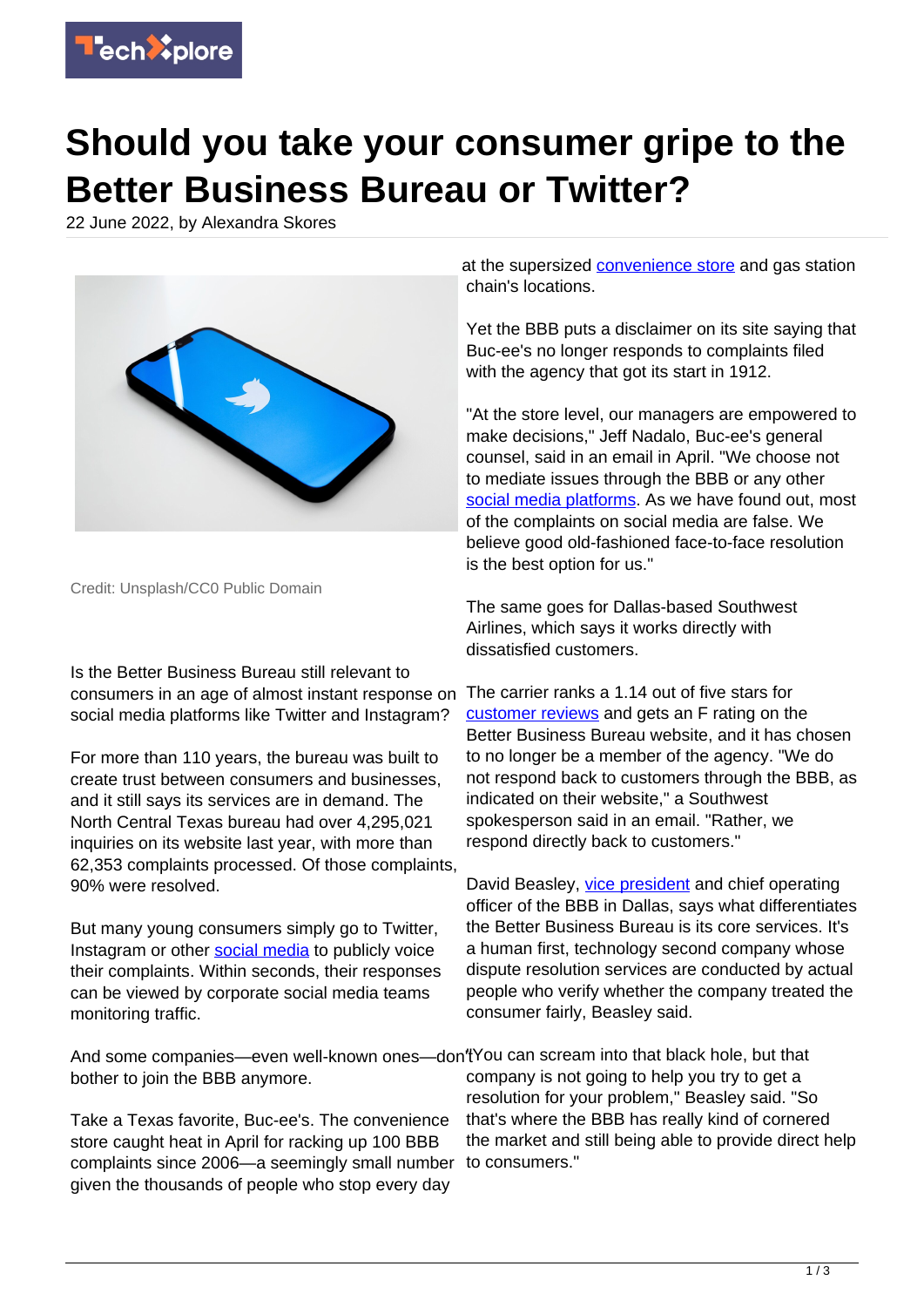

The Better Business Bureau of North Central Texas damaged \$3,500 guitar.

employs over 45 people in its office on Elm Street, which serves 29 counties in Texas, 5.6 million consumers and 120,000 businesses. The base rate value at the time. And though there's no proof that for a [business](https://techxplore.com/tags/business/) to join the BBB is \$500 a year, according to Beasley. As a 501C-6 organization, the Better Business Bureau relies heavily on membership dues, which vary based on the size of the business.

The BBB's audience is consumers who reach a stage in life where they're "buying a house or a pool or a really expensive repair," Beasley said. "That's when whether or not a business is going to leave you high and dry becomes more and more important to you. So it's not a big shocker that an 18-year-old might not know what the Better Business Bureau is. But that doesn't mean that we shouldn't pivot to meet the needs of the market."

Monica Horton, Better Business Bureau spokeswoman for North Central Texas, said that in an internal BBB agency study, 88% of consumers who had heard of BBB were more likely to purchase from a business that had an A+ or A rating.

She said the agency keeps close tabs on the complaints filed on its site. "We do our best to try and validate and verify that the one filing the review was actually a customer of the company," Horton said.

Scams are pretty common, and that has been a recent focus for the agency, she said.

## **Pivotal incident**

Business professor Rajashri Srinivasan at the University of Texas at Austin says web complaints came into their own in 2009 with one pivotal incident.

That's when Dave Carroll, a Canadian musician, opened the case holding his Taylor guitar to find it completely demolished after an airline flight.

He complained to United Airlines, but nothing came Texas and Hurricane Harbor. of it, so Carroll posted a series of three videos on YouTube titled, "United Breaks Guitars" about his

United Airlines reported a 10% loss of its market the videos hurt United financially, they surely didn't help.

Srinivasan says social media really hadn't taken off before that as YouTube had just debuted in 2005. Yelp complaints and Google reviews were not the norm.

Now younger consumers generally look to Twitter, Instagram or even TikTok when they want to complain in real time, Srinivasan said. She said companies monitor social media through various ways and try to keep up with answering consumers' gripes.

"Social media is the new platform for consumer complaints," Srinivasan said. "The Better Business Bureau is sort of like previous-generation technology. It's not quite clear whether they will continue to be relevant in the next couple of years."

The BBB says it's not just for older consumers. In fact, online scams make it even more relevant, Horton said.

Many businesses in North Central Texas still rely on the agency, including Dallas-based AT&T, which has an A+ rating but only 1.11 out of five stars in the BBB's consumer rankings.

"Our mission at the Better Business Bureau is a marketplace where buyers and sellers can trust each other," Horton said. "That's our goal."

Arlington-based Six Flags Corp. has an A+ rating but has only 1.08 out of 5 stars for consumer reviews. The company has closed 1,282 complaints in the past three years, according to the BBB website.

Its main priority is to provide a safe and enjoyable experience, said Brad Malone, manager of marketing and communications of Six Flags Over

"The Better Business Bureau is one of the largest